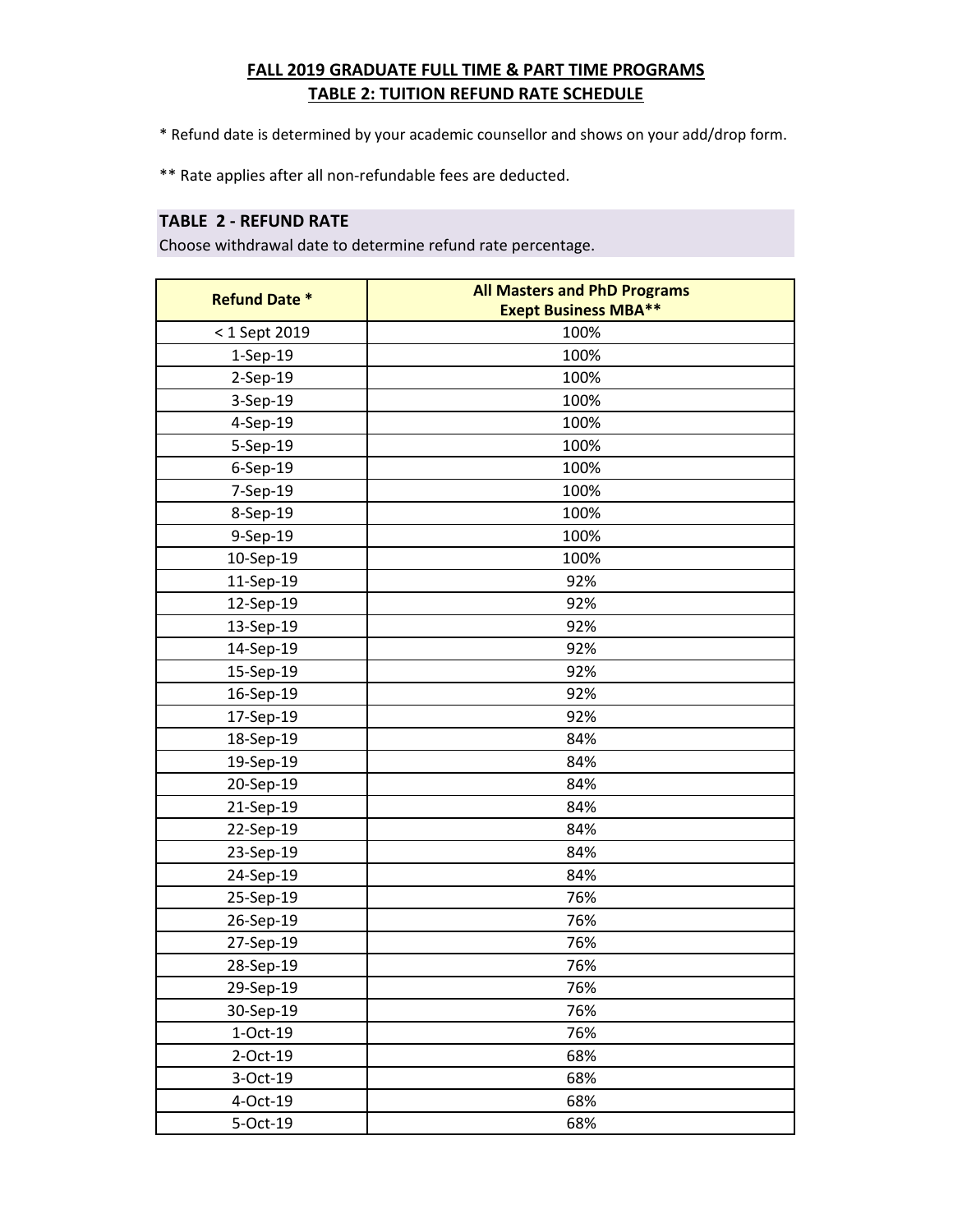# **FALL 2019 GRADUATE FULL TIME & PART TIME PROGRAMS TABLE 2: TUITION REFUND RATE SCHEDULE**

\* Refund date is determined by your academic counsellor and shows on your add/drop form.

\*\* Rate applies after all non-refundable fees are deducted.

### **TABLE 2 - REFUND RATE**

Choose withdrawal date to determine refund rate percentage.

| <b>Refund Date *</b> | <b>All Masters and PhD Programs</b><br><b>Exept Business MBA**</b> |
|----------------------|--------------------------------------------------------------------|
| 6-Oct-19             | 68%                                                                |
| 7-Oct-19             | 68%                                                                |
| 8-Oct-19             | 68%                                                                |
| 9-Oct-19             | 60%                                                                |
| 10-Oct-19            | 60%                                                                |
| 11-Oct-19            | 60%                                                                |
| 12-Oct-19            | 60%                                                                |
| 13-Oct-19            | 60%                                                                |
| 14-Oct-19            | 60%                                                                |
| 15-Oct-19            | 60%                                                                |
| 16-Oct-19            | 52%                                                                |
| 17-Oct-19            | 52%                                                                |
| 18-Oct-19            | 52%                                                                |
| 19-Oct-19            | 52%                                                                |
| 20-Oct-19            | 52%                                                                |
| 21-Oct-19            | 52%                                                                |
| 22-Oct-19            | 52%                                                                |
| 23-Oct-19            | 44%                                                                |
| 24-Oct-19            | 44%                                                                |
| 25-Oct-19            | 44%                                                                |
| 26-Oct-19            | 44%                                                                |
| 27-Oct-19            | 44%                                                                |
| 28-Oct-19            | 44%                                                                |
| 29-Oct-19            | 44%                                                                |
| 30-Oct-19            | 36%                                                                |
| 31-Oct-19            | 36%                                                                |
| 1-Nov-19             | 36%                                                                |
| 2-Nov-19             | 36%                                                                |
| 3-Nov-19             | 36%                                                                |
| 4-Nov-19             | 36%                                                                |
| 5-Nov-19             | 36%                                                                |
| 6-Nov-19             | 27%                                                                |
| 7-Nov-19             | 27%                                                                |
| 8-Nov-19             | 27%                                                                |
| 9-Nov-19             | 27%                                                                |
| 10-Nov-19            | 27%                                                                |